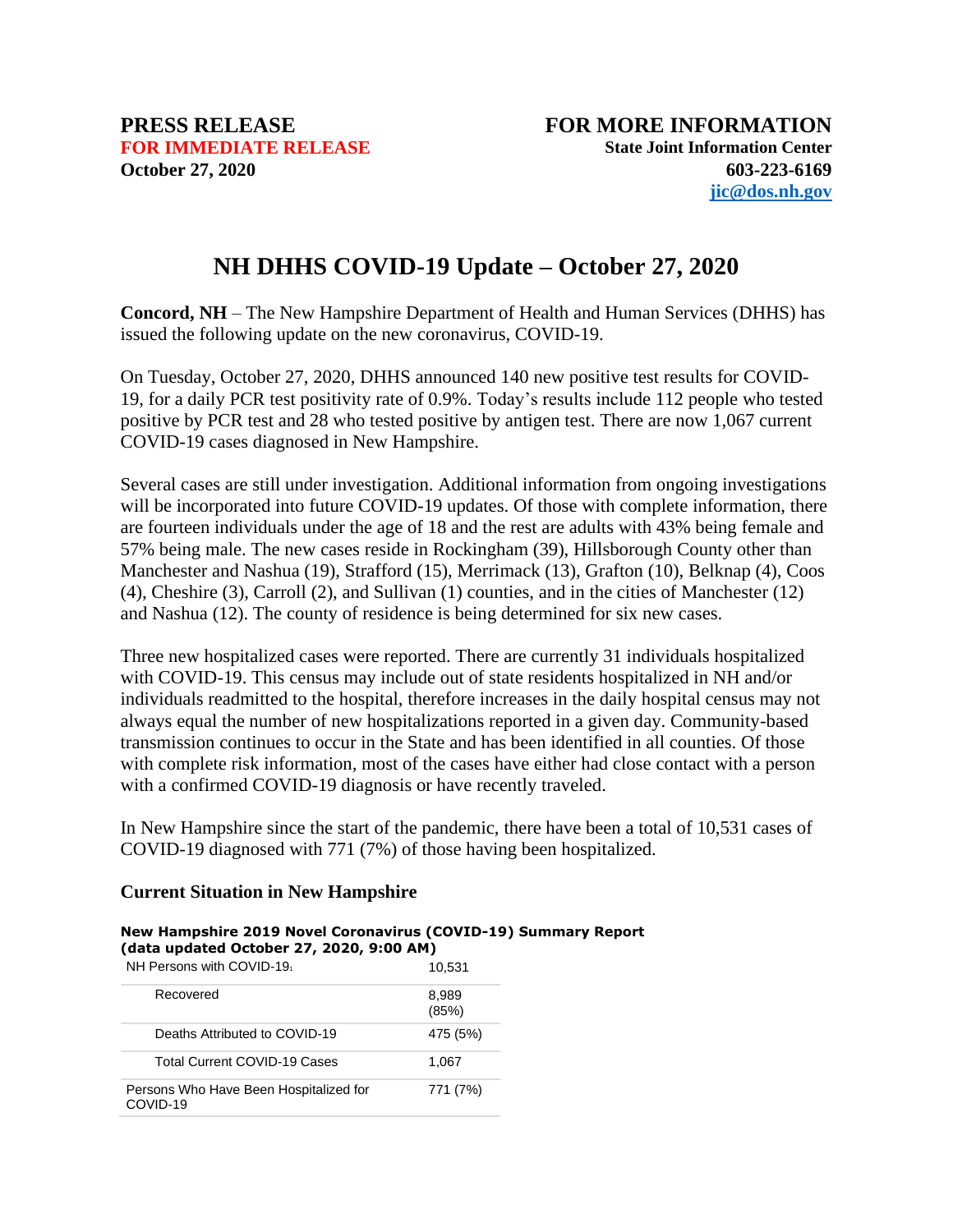| <b>Current Hospitalizations</b>                                                                 | 31      |
|-------------------------------------------------------------------------------------------------|---------|
| Total Persons Tested at Selected Laboratories,<br>Polymerase Chain Reaction (PCR) <sub>2</sub>  | 334.409 |
| Total Persons Tested at Selected Laboratories,<br><b>Antibody Laboratory Tests</b> <sub>2</sub> | 32.004  |
| Persons with Specimens Submitted to NH PHL                                                      | 51,301  |
| Persons with Test Pending at NH PHL <sub>3</sub>                                                | 373     |
| Persons Being Monitored in NH (approximate<br>point in time)                                    | 4.600   |

<sup>1</sup>Includes specimens positive at any laboratory and those confirmed by CDC confirmatory testing.

<sup>2</sup>Includes specimens tested at the NH Public Health Laboratories (PHL), LabCorp, Quest, Dartmouth-Hitchcock Medical Center, Mako, certain hospital laboratories, the University of New Hampshire and their contracted laboratory, and those sent to CDC prior to NH PHL testing capacity.

<sup>3</sup>Includes specimens received and awaiting testing at NH PHL. Does not include tests pending at commercial laboratories.

| <b>Polymerase Chain Reaction (PCR) Tests</b> |                |                |                         |             |                |                |              |                                |
|----------------------------------------------|----------------|----------------|-------------------------|-------------|----------------|----------------|--------------|--------------------------------|
|                                              | 10/20          | 10/21          |                         | 10/22 10/23 | 10/24          | 10/25          | 10/26        | <b>Daily</b><br>Average        |
| NH Public Health Laboratories                | 687            | 850            | 656                     | 519         | 838            | 858            | 725          | 733                            |
| LabCorp                                      | 996            | 1,018          | 1,095                   | 1,240       | 1,212          | 994            | 647          | 1,029                          |
| <b>Quest Diagnostics</b>                     | 1,050          | 1,384          | 1,245                   | 964         | 723            | 2,591          | 2,240        | 1,457                          |
| <b>Mako Medical</b>                          | 0              | 23             | 141                     | 91          | 18             | 59             | 3            | 48                             |
| Dartmouth-Hitchcock Medical<br>Center        | 513            | 870            | 659                     | 932         | 579            | 217            | 153          | 560                            |
| Other NH Hospital Laboratory                 | 427            | 442            | 451                     | 474         | 269            | 197            | 216          | 354                            |
| Other Laboratory*                            | 1,683          | 1,692          | 1,958                   | 2,301       | 1,181          | 456            | 805          | 1,439                          |
| University of New Hampshire**                | 3,532          | 4,486          | 4,217                   | 3,156       | 3,268          | 49             | 3,473        | 3,169                          |
| Total                                        | 8,888          | 10,76<br>5     | 10,42<br>$\overline{2}$ | 9,677       | 8,088          | 5,421          | 8,262        | 8,789                          |
| <b>Antibody Laboratory Tests</b>             |                |                |                         |             |                |                |              |                                |
|                                              | 10/20          | 10/21          | 10/22                   | 10/23       | 10/24          | 10/25          | 10/26        | <b>Daily</b><br><b>Average</b> |
| LabCorp                                      | $\overline{7}$ | 9              | 9                       | 11          | 11             | $\mathbf{1}$   | $\mathbf{1}$ | $\overline{7}$                 |
| <b>Quest Diagnostics</b>                     | 34             | 14             | 20                      | 21          | 27             | 6              | 9            | 19                             |
| Dartmouth-Hitchcock Medical<br>Center        | 9              | $\overline{2}$ | 8                       | 4           | $\overline{2}$ | 0              | 12           | 5                              |
| Other Laboratory*                            | $\overline{7}$ | 3              | 6                       | 4           | 5              | $\overline{2}$ | 9            | 5                              |

## **Number of Tests Conducted by Date of Report to NH DHHS**